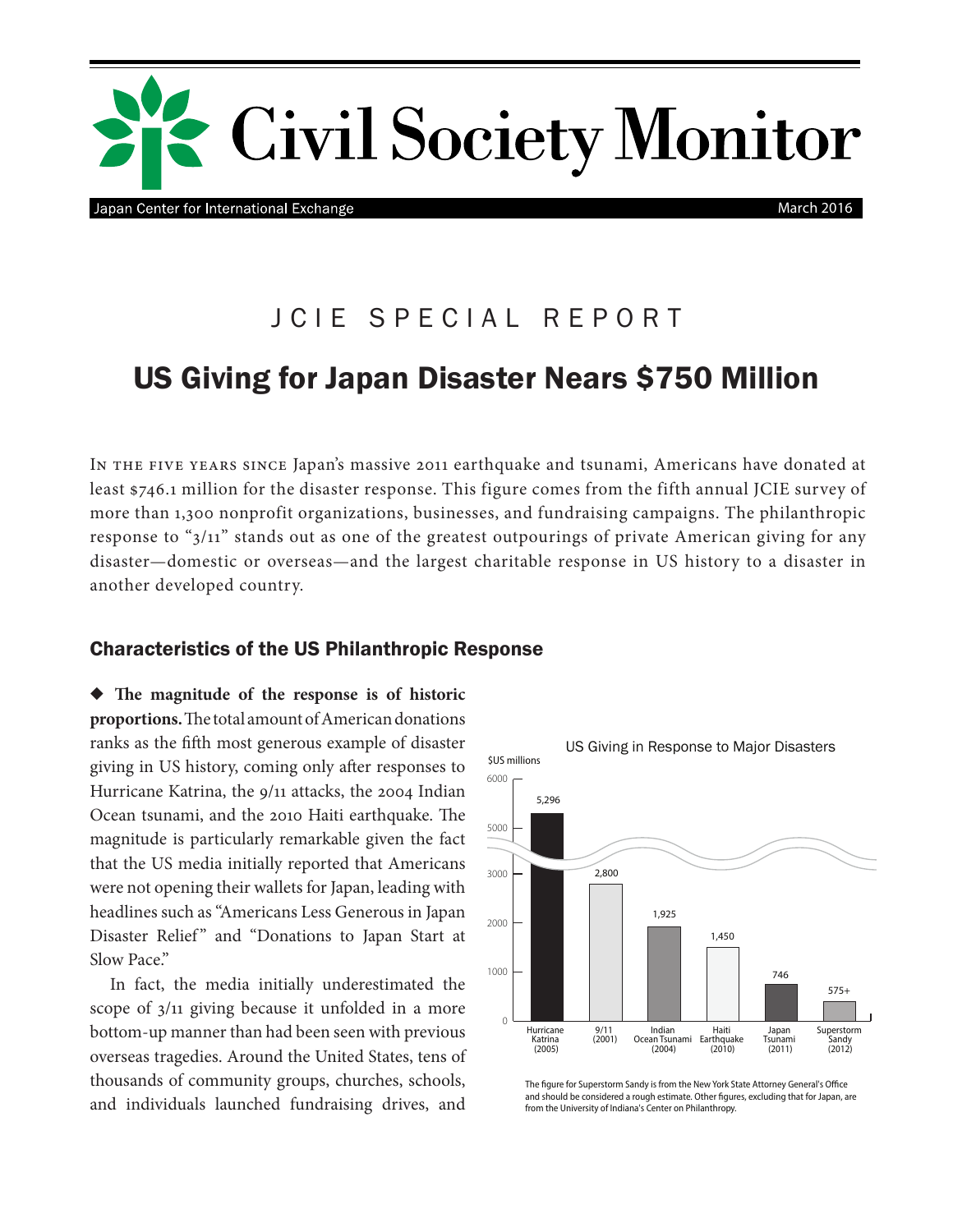2

then handed these funds off to larger groups that they felt would be better equipped to get them to the disaster zone. In many cases, these funds then passed through a chain of organizations before eventually making it to Japan, a contrast to previous disasters when a larger proportion of funds tended to flow to a small group of well-known organizations—ones that were easier for the media to identify and track. Fortunately, because of the long, winding road that funds took to get to Japan, the vast majority of US donations ended up being used for long-term recovery initiatives, where the needs were greater than for immediate relief.

 $\blacklozenge$  It was extraordinarily broad and diverse. The data collected as part of this survey also show that US giving for 3/11 was surprisingly broad-based, especially when compared with the philanthropic response to other recent overseas disasters. In the end, 48 nonproft organizations raised over \$1 million each, and at least 136 collected more than \$100,000. A comparison with the 2010 Haiti earthquake response is illuminating. Barely 25 percent of American donations for Haiti were channeled through groups that did not make the list of the top 10 fundraisers, but in the case of Japan, nearly 40 percent of total donations flowed through these comparatively smaller campaigns.

The  $3/11$  response was also more organic in nature than the other large-scale outpourings of US generosity for overseas disasters. Afer the 2004 Indian Ocean tsunami and the 2010 Haiti earthquake, there were concerted national campaigns to encourage charitable donations with the US president making an appeal for donations from a White House podium while standing alongside former presidents deputized to lead charitable eforts. However, there was no similar high-level efort for the Japan response, and instead, the early days were marked by pundits musing that it did not make sense to donate funds to help such a rich country.

| for the 3/11 Response* |                                                                  |               |
|------------------------|------------------------------------------------------------------|---------------|
| $\mathbf{1}$           | <b>American Red Cross</b>                                        | \$312,000,000 |
| $\overline{2}$         | Save the Children, USA                                           | \$26,153,000  |
| 3                      | Samaritan's Purse                                                | \$23,291,000  |
| 4                      | <b>Catholic Relief Services</b>                                  | \$23,000,000  |
| 5                      | Mercy Corps                                                      | \$16,000,000  |
| 6                      | Japan Society of New York                                        | \$14,017,000  |
| 7                      | World Vision                                                     | \$14,000,000  |
| 8                      | Latter-Day Saints Charities                                      | \$13,000,000  |
| 9                      | United Methodist Committee on Relief                             | \$12,408,000  |
| 10                     | GlobalGiving                                                     | \$10,687,000  |
| 11                     | Salvation Army                                                   | \$9,897,000   |
| 12 <sup>2</sup>        | Americares                                                       | \$8,800,000   |
| 13                     | Give2Asia                                                        | \$8,596,000   |
| 14                     | United States Fund for UNICEF                                    | \$7,000,000   |
| 15                     | <b>International Medical Corps</b>                               | \$6,679,000   |
| 16                     | <b>Buddhist Tzu Chi Foundation</b>                               | \$6,200,000   |
| 17                     | Direct Relief International/JACL                                 | \$6,034,000   |
| 18                     | Church World Service                                             | \$5,094,000   |
| 19                     | Japan-America Society of Hawaii                                  | \$4,474,000   |
| 20                     | Sasakawa Peace Foundation USA                                    | \$4,399,000   |
| 21                     | United Way Worldwide                                             | \$4,159,000   |
| 22                     | Architecture for Humanity                                        | \$4,106,000   |
| 23                     | Japanese Cultural and Community<br>Center of Northern California | \$4,049,000   |
| 24                     | <b>International Rescue Committee</b>                            | \$3,900,000   |
| 25                     | Operation Blessing International                                 | \$3,370,000   |
| 26                     | Peace Winds America                                              | \$3,366,000   |
|                        | 27 Japan Center for International Exchange                       | \$3,295,000   |
| 28                     | <b>Operation USA</b>                                             | \$3,134,000   |
| 29                     | K.I.D.S. (Kids in Distressed Situations)                         | \$3,000,000   |
| 30                     | IFRC at the UN                                                   | \$2,995,000   |
| 31                     | Evangelical Lutheran Church in America                           | \$2,900,000   |
| 32                     | American Jewish Joint Distribution<br>Committee                  | \$2,791,000   |
| 33                     | Asian Access Life Ministries                                     | \$2,715,000   |
| 34                     | U.S.-Japan Council                                               | \$2,623,000   |
| 35                     | Lutheran Church-Missouri Synod                                   | \$2,300,000   |
|                        |                                                                  |               |

\*Estimates of funds raised in the United States by nonproft organizations as of March 2016. Some groups raised funds outside of the United States, which are not included in their totals.

## Largest US Fundraising Campaigns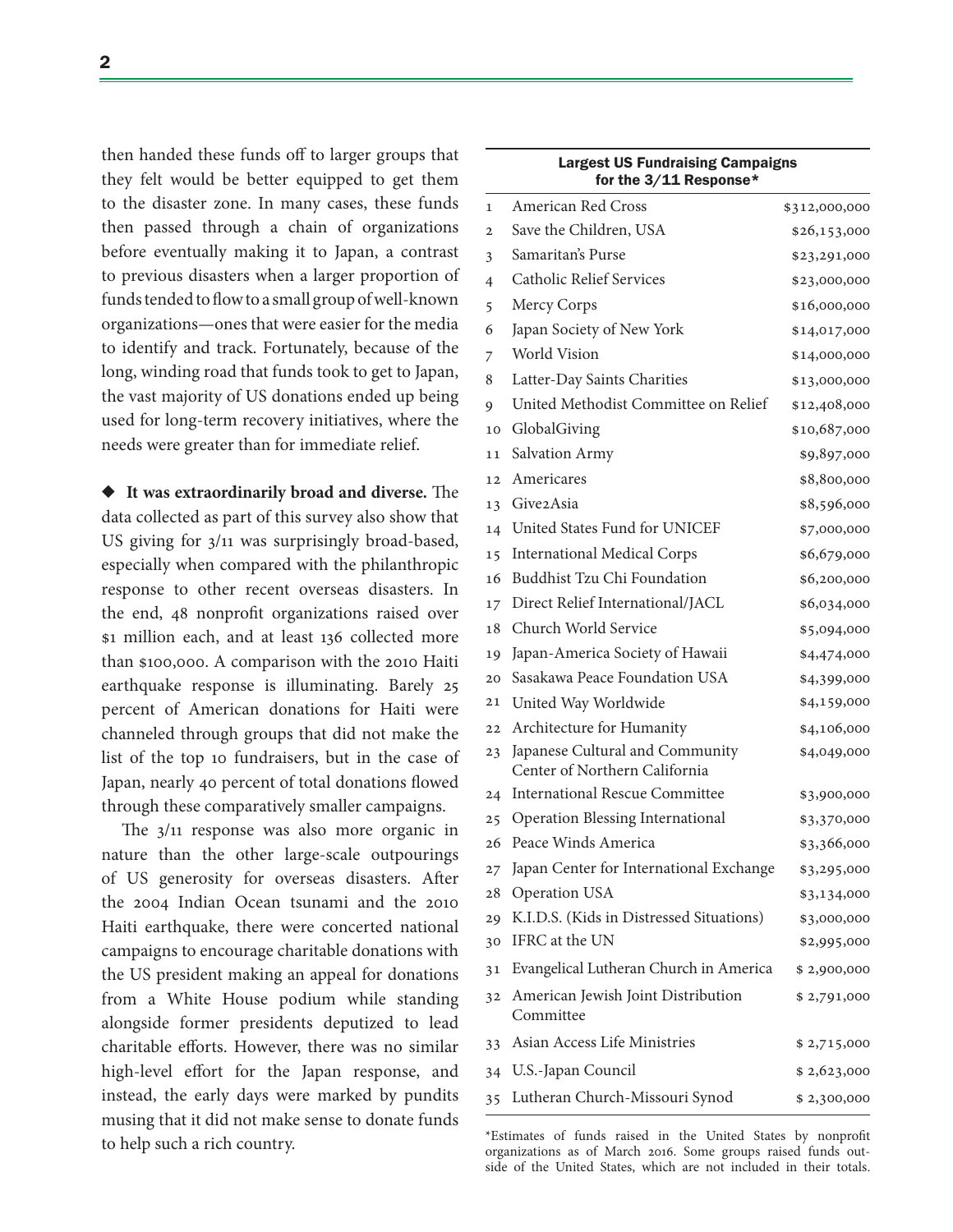One major driver of this broad-based response was the dense web of ties that have developed between American and Japanese societies in recent decades. A wide range of US businesses made large donations, some because they had branches in Japan, others because they saw Japan as a key market, and yet others that were subsidiaries of Japanese companies. Meanwhile, numerous religious groups with sister churches in Japan launched fundraising drives. Professional associations with Japanese afliates also mobilized support. For instance, the National Education Association collected funds for the Japan Teachers Union, the American Dental Association and the American Nurses Association launched fundraising campaigns to beneft their Japanese counterparts, and the National Association of Social Workers raised money for the Japan Social Work Association.

People-to-people ties also played a critical role. Nearly 100 municipalities with sister-city exchanges with Japan operated fundraising campaigns. Meanwhile, American alumni of the Japan Exchange and Teaching (JET) Program who had taught in Japanese schools raised more than \$360,000 for the disaster response through a variety of initiatives. And discussions with organizations that raised funds suggested that people's personal connections with Japanese acquaintances or to some aspect of Japanese society or culture played an important role in fueling individual giving to other campaigns.

X **US-Japan organizations played an important role.** Most of the organizations that responded to 3/11 were humanitarian groups that were accustomed to raising funds for disaster responses or professional philanthropic intermediaries like the United Way or GlobalGiving. However, compared with other major international disaster responses, a large number of groups that focus

primarily on bilateral ties mobilized for the response. When the Haiti earthquake struck, 3 of the top 60 US donors were long-standing organizations that focused specifcally on Haiti. By comparison, 15 of the 60 nonproft organizations raising the most funds for 3/11 were organizations dedicated to some aspect of US-Japan relations.

Overall, more than 75 US-Japan groups launched their own relief funds, together collecting more than \$51 million to distribute in Japan. These included Japan-America societies, US-based Japanese chambers of commerce, Japanese-American associations, and even several policy institutes that focus on US-Japan relations.

### Looking Back after Five Years

The US philanthropic response seems to have had an outsized impact in at least two ways. It provided important support for Japan's weak nonproft sector as those organizations scrambled to help communities afected by the disaster. Japanese citizens gave more for this disaster than ever in history, but nearly 85 percent of domestic contributions were made to government agencies or the country's traditional gienkin funds that give cash payments directly to survivors. In contrast, more than 90 percent of contributions from the United States were used for nonproft activities, meaning that American contributions accounted for a surprisingly large portion of the funding for Japanese nonproft groups active in the disaster zone.

The outpouring of donations also helped give birth to an extraordinary number of US-Japan exchange programs. A [JCIE study](http://2011disaster.jcie.org/our-response/311grassrootsexchange/) found that more than 150 grassroots exchanges, many of which had the ulterior motive of helping children and other survivors deal with the psychosocial impact of the disaster, were created after the disaster, often with funds raised by US groups.